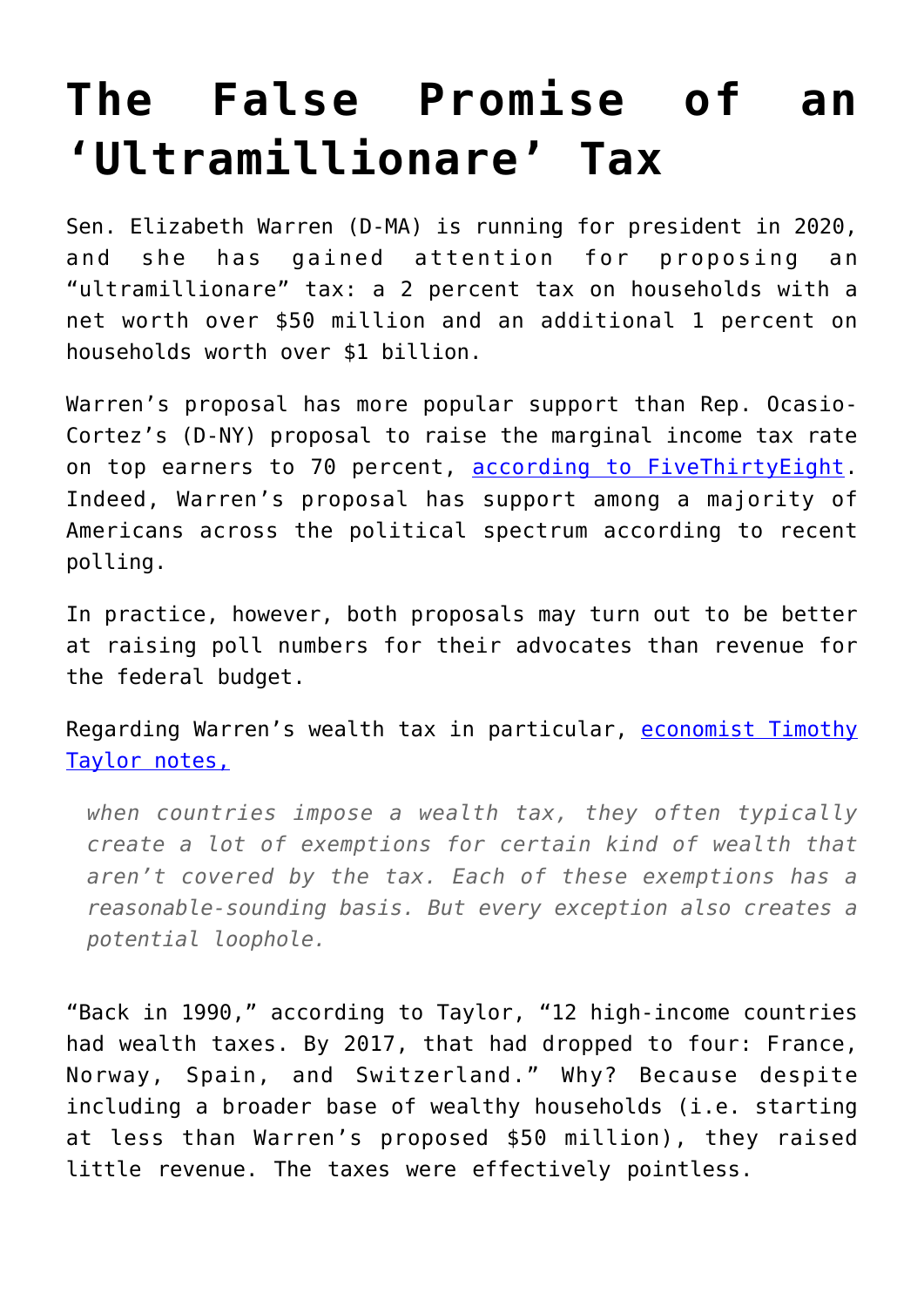The wealthy, it turns out, know how to keep their wealth. They are good at finding loopholes, and they are good at relocating their wealth or themselves if necessary. If one simply wants to raise tax revenue, the better demographic to tax is the middle class. They generally aren't good at finding loopholes, nor are they as good as the rich at relocating their wealth or themselves. Taxing the middle class at a higher rate is [what](https://en.wikipedia.org/wiki/Nordic_model) [they do in the Nordic countries,](https://en.wikipedia.org/wiki/Nordic_model) whose [not-really-socialist](https://acton.org/pub/commentary/2016/06/01/sorry-bernie-scandinavia-isnt-socialist-you-must-be-thinking-france)[anymore](https://acton.org/pub/commentary/2016/06/01/sorry-bernie-scandinavia-isnt-socialist-you-must-be-thinking-france) economies are supposedly so inspiring for radicals among the American left today. I understand why no one advocates raising middle class taxes, though. It's also an effective way to lose elections in the US.

The US has had historic deficits in recent years — [just as bad](https://www.thebalance.com/us-deficit-by-year-3306306) during the last two years of the Trump administration and with a GOP-controlled Congress than previous years. Jordan Ballor has [recently reflected on](https://www.thepublicdiscourse.com/2019/02/47770/) the intergenerational moral implications of public debt and deficits. Christians should not be indifferent because "budgets are moral documents." And balancing the budget may likely require increasing revenue in addition to decreasing spending.

But Ocasio-Cortez, at least, hopes increased revenue (which, again, wouldn't actually increase much if at all with an "ultramillionare" tax) would fund a proposed ["Green New Deal,"](https://blog.acton.org/archives/106242-explainer-what-you-should-know-about-alexandria-ocasio-cortez-green-new-deal.html) rather than balance the budget. She has also proposed increasing deficits in coming years and debasing the dollar as well, which would mean increasingly shifting the burden for today's spending onto our creditors (through inflation) and, even more so, on our children (through increased debt and interest payments due to increased deficits). That is a morally dubious means of financing new spending that ought to be avoided, despite any current or past precedent. Sacrificing our future to the present is not an effective way to be an activist for the youth. Eventually, the bills will come due, and paying them will be painful.

For Christians, ideas like these "ultramillionare" taxes